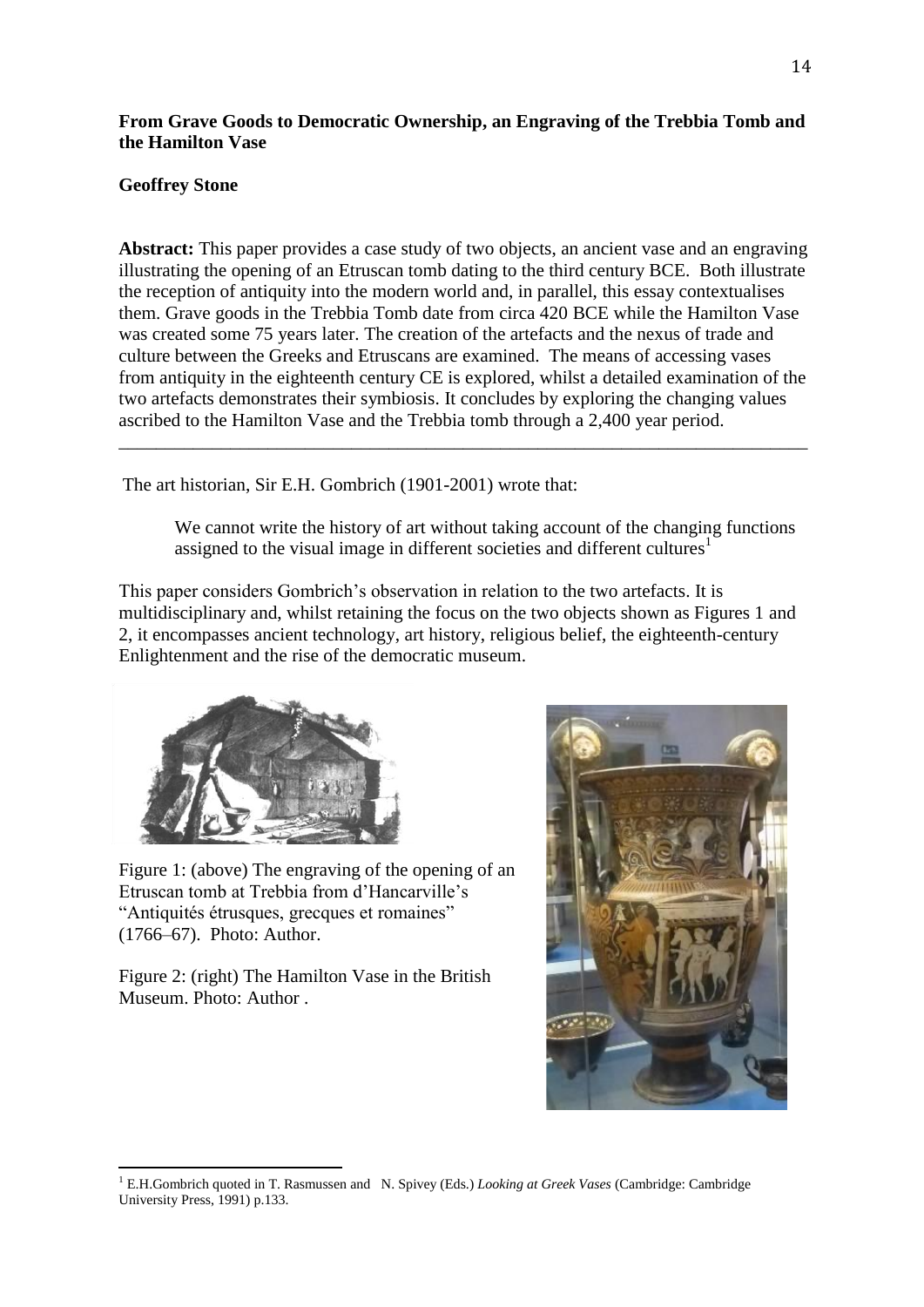There are interlocking characteristics between the two artefacts. The engraving illustrates the emptying of an ancient tomb while the Hamilton Vase is a product of such activity. Greek craftsmanship and Etruscan use of it demonstrate a syncretistic relationship between two cultures. It was Sir William Hamilton, Minister Plenipotentiary to the Kingdom of the Two Sicilies, 1764-1800,<sup>2</sup> who was responsible for making both artefacts known, and one of the first great vase collectors. The engraving romanticises the random removal of grave goods in this period, while the Hamilton Vase itself offers the viewer an opportunity to examine closely both skills of craftsmanship and the iconography of a magnificent South Italian vase. Both are illustrated in D'Hancarville's *s romains tirées du cabinet de M. Hamilton,* (AEGR), a work commissioned by Hamilton to publicise his vase collection. The influence of this work was enormous, consulted by contemporary European aristocrats and scholars. Personal failure to meet publication costs was a significant reason for Hamilton selling the entire first vase collection to the British Museum.

Along with hundreds of others, both the Trebbia Tomb (Figure 1) and the Hamilton Vase (Figure 2) were found in the Naples area in the early eighteenth century, a period before the modern discipline of archaeology was established. For example J.J.Winckelmann (1717-1768) pilloried R.J. Alcubierre, chief archaeologist for the Vesuvius area from 1738-1780, as being 'as familiar with antiquity as the moon is with lobsters'.<sup>3</sup> Alcubierre was an army captain with a background in mining, and his methods involved the rapid removal of infilling material and the removal of artefacts without significant recording<sup>4</sup>. In parallel, there was clandestine anarchic robbing of thousands of Etruscan tombs. Such was the *milieu* from which the Trebbia tomb and Hamilton Vase emerged.



Figures 3,4,5: The cork model of the Trebbia Tomb illustrates (Figure 3) the shape of the tomb, (Figure 4) the grave goods (Figure 5) and the wall paintings inside the tomb. Photos: Author.

 The Trebbia Tomb displays typical Etruscan features (Figure 1 and Figures 3, 4, 5). As an ethnic group they were easily distinguished by their language, unique written script and culture. To a degree Etruscan society was dominated by religion.<sup>5</sup> Their gods communicated with them through natural events. Not unnaturally this led to a preoccupation with death and its consequences, rendering funerary customs matters of great significance. The living feared that, if denied funeral rites, the dead might become malevolent. Consequently, tombs were sturdily constructed so that the deceased might find comfort in their last dwelling and enjoy the afterlife. They were furnished and decorated with an array of grave goods. Vases are a common feature, frequently decorated with lively scenes.

<sup>3</sup> R. Etienne. *Pompeii, The Day a City Died* (London. Thames and Hudson, 1986) p. 146.

<sup>2</sup> From a lower diplomatic rank, he was promoted to this position in 1767.

 $<sup>4</sup>$  Ibid, p.146.</sup>

<sup>&</sup>lt;sup>5</sup> For further information on Etruscan religion see<http://www.mysteriousetruscans.com/religion.html>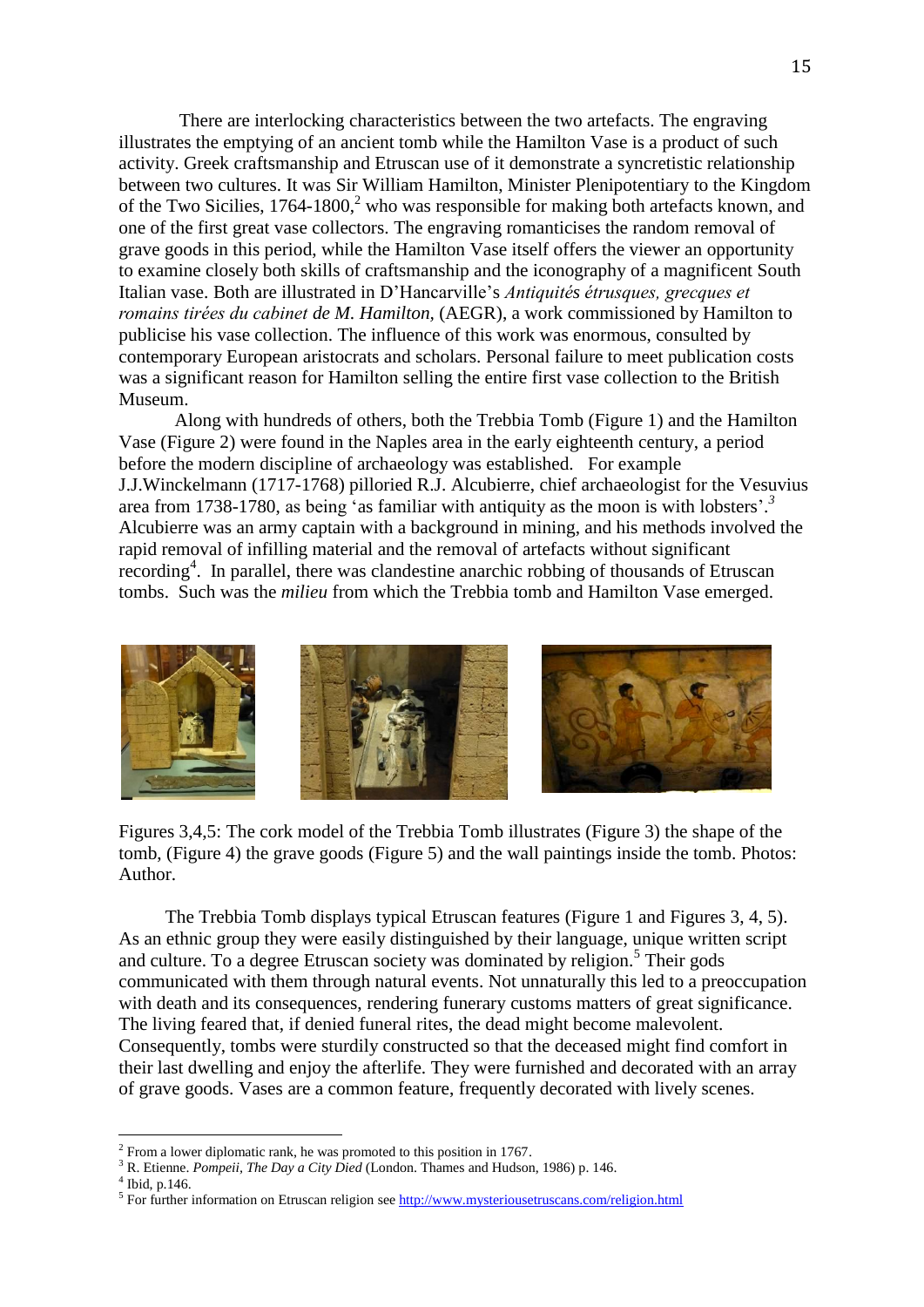Although absent from the Trebbia Tomb,  $<sup>6</sup>$  sculpture is found in some Etruscan tombs as</sup> grave goods, sometimes depicting couples reclining at a symposium.  $\frac{7}{1}$  Wall paintings helped to evoke a *joie de vivre* which, in terms of the Etruscan morbid obsession with death, appears curious<sup>8</sup>. Their culture assimilated aspects from the Italian Greek colonies. Homeric funeral rites were respected by them<sup>9</sup>, whilst their guardian of the underworld, the fearsome Charun is sometimes painted with a blue hue to evoke decomposing flesh.

Greek and Etruscan cultural intercourse was not fully understood in the eighteenth Century. The theory of a significant Greek influence met with hostility from the local population, aligned to the prevailing view of the Etruscans as an autochthonous civilisation from whom the Italians partially descended. It proved unsustainable. J.J.Winckelmann, author of the highly influential *Geschichte der Kunst des Alterthums* (1764)<sup>10</sup> was in contact with Hamilton and viewed his collection of vases, including the Hamilton Vase. Subsequently he accepted that the 'Etruscan' vases were Greek in origin. As Figure 5 shows, the walls of Etruscan tombs were frequently painted. Hamilton observed:

The style of the paintings so closely corresponds to the figures on the vases that it cannot be doubted that they were executed by the same people as fabricated them and I have reason to believe that they were Greek and not Etruscan.<sup>11</sup>.

The Trebbia Tomb demonstrates Hamilton's enthusiasm for both excavation and collecting. Trebbia is in the mountains some ten miles above Capua. It took considerable stamina to reach the spot, located no doubt through local knowledge. D'Hancarville described it as being accessed by 'untrodden and toilsome paths'*.* It is an idyllic setting with the environment and secrecy of the enterprise engendering early romantic notions, even in the period of the Enlightenment. Once the tomb was opened, it was apparently sketched *in situ* by Hamilton, worked up professionally by Pietro Bracci, then engraved by Carlo Nolli for publication in AEGR (Vol.2). The engraving itself adds detail to Hamilton's field sketch, that would fit with the later Romantic movement. Figure 1 conjures a timeless, tranquil scene. Note the overhanging foliage, the solid masonry block leaning, as if for countless ages, against the tomb's side. The shaft of light penetrates 2200 years of darkness inside the tomb, revealing the mortal remains of an Etruscan notable.

Reality was different. Hamilton's labourers had hacked out the masonry block, doubtless with noise and mess. In consequence the crude insertion of the tree trunk was essential to prevent the collapse of the entire edifice. It is in keeping with the mores of the age that scenes should be 'improved'. The engraver has generated a timeless serenity. The British Museum has partially reconstructed the grave goods within the tomb from items included in Hamilton's first vase collection, using his sketch and the cork model. (Figures 4, 5, 6) Both items derive from the excavation itself.

The finely articulated skeleton was reduced to dust on exposure to the elements (Figure 1). Behind the head can just be discerned a fan of six metal rods and two candelabra, presumably items with religious significance. The grave goods ensure a pleasant afterlife. The strigil points to a healthy athletic life. A bronze wine strainer, the bell krater and the two handled ceramic jug are all associated with the symposium, good conversation and alcohol-

 $\overline{a}$ 

 $<sup>6</sup>$  A sculpture showing a couple reclining in an Etruscan tomb.</sup> <http://www.historyfiles.co.uk/KingListsEurope/ItalyEtruscans.htm><br><sup>7</sup> The Hypogaum of the Volumpus family was discovered in 1820

The Hypogeum of the Volumnus family was discovered in 1830 and escaped the ravages of eighteenth century tomb robbers. Its contents are intact.

[http://upload.wikimedia.org/wikipedia/commons/thumb/d/d9/Hypogeum\\_cyark\\_3.jpg/240px-Hypogeum\\_cyark\\_3.jpg](http://upload.wikimedia.org/wikipedia/commons/thumb/d/d9/Hypogeum_cyark_3.jpg/240px-Hypogeum_cyark_3.jpg) <sup>8</sup> A joyful afterlife? <http://fridaycenter.unc.edu/spcart151sec4/lesson07.htm>

<sup>9</sup> Homer*, The Iliad*, Chapter 23.

<sup>10</sup> D. Preziosi (Ed). *The Art of Art History: A Critical Anthology* (Oxford, OUP, 1998) pp 31-39.

<sup>11</sup> C. Lyons, 'Nola and the historiography of Greek Vases'*. Journal of the History of Collections,* Vol. 19. 2007 p..242.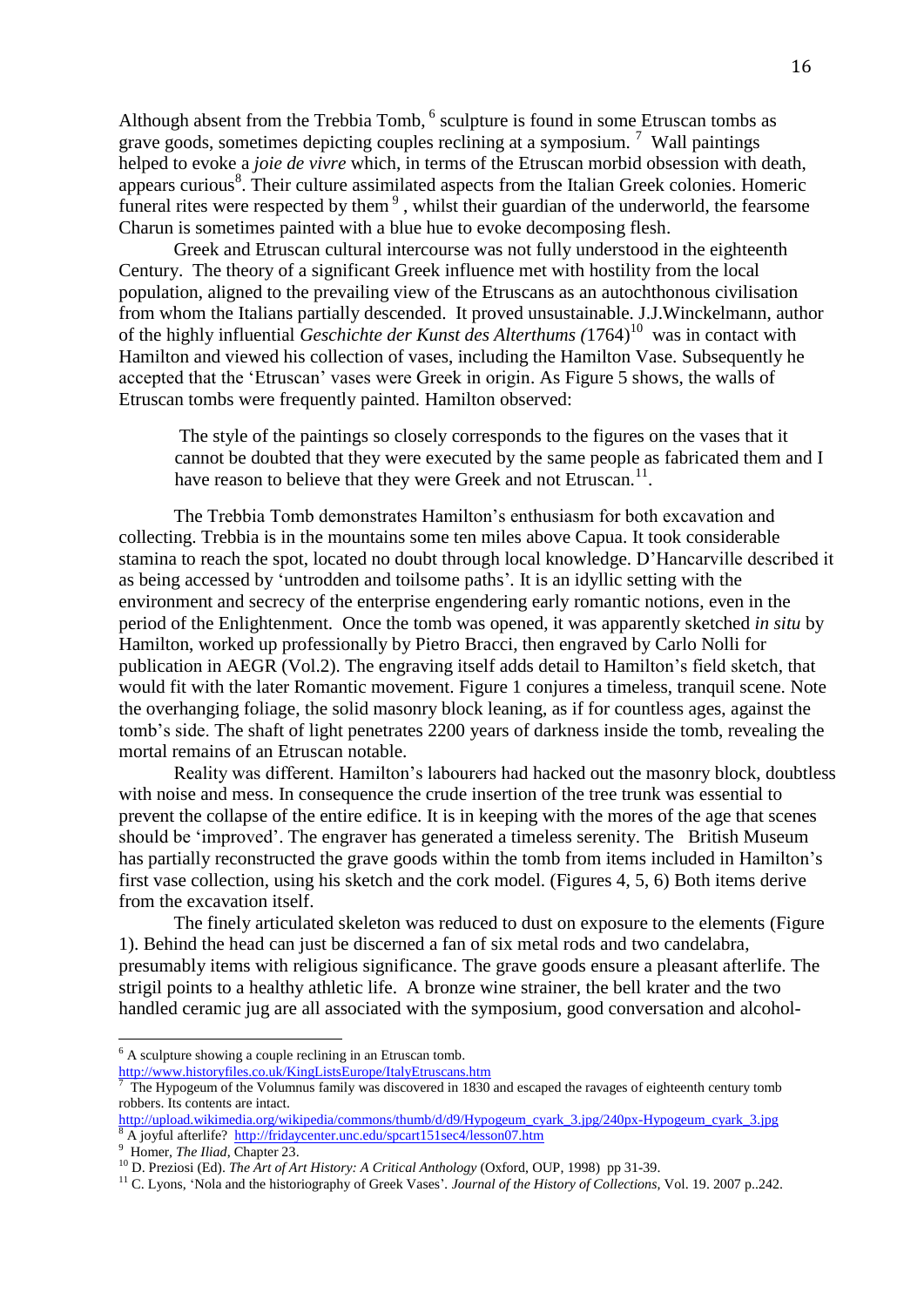fuelled entertainment with a hint of eroticism. Such artefacts and wall painting leads to the conclusion that the Etruscan after-life was perceived as lively.

Both the model and the engraving have aided modern vase scholars, who are now able to determine the geographical area in which a vase was created and, in many cases, to identify individual painters by their style. Using the Trebbia Tomb engraving and Hamilton's first collection, modern vase scholarship has given the red figure bell krater from the tomb a *terminus post quem* of 440-420 BCE (see below). It is attributed to the Lykaon Painter<sup>12</sup>, active between 440-420 BCE. The krater is of Athenian provenance, not South Italian, and may have been produced specifically for the Etruscan market. This vase shows a symposium in progress, a common motif for Etruscan tombs. The walls of the Trebbia Tomb were painted in the style used by Greek artists in Magna Graecia. (See Figure 5)

There are contradictions within Hamilton. Tomb robbing was only one of the ways by which he acquired vases. Existing collections might be purchased. Antiquarian dealers held stocks of vases for sale. His collecting appetite was voracious. Undoubtedly he was a dealer in antiquities, even if an exalted one, but of himself he commented that 'I am delicate as to the manner of collecting as I should not like to be looked on as a trader<sup> $13$ </sup>Again he showed himself sensitive to the consequences of the mass removal of artefacts from antiquity, an activity into which he wholeheartedly immersed himself commented 'I think Italy is in great danger of being completely plundered and ruined.<sup>'14</sup>

Even if the purchase of vases from existing collections and dealers was legitimate, there were laws in place that prevented their export. Hamilton seems not to have allowed legalities to thwart his collecting instinct. Within two years of his arrival he had secured a large vase collection. Such is the context in which the Hamilton Vase reappeared after 2,300 years of darkness.



Figure 6: Objects from the Trebbia Tomb in the British Museum. Photo: British Museum, with permission.

The focus now shifts to the Hamilton Vase itself which most probably emerged from an Etruscan tomb, now unknown. It is painted in the South Italian mode and decorated by the Baltimore Painter,<sup>15</sup> so called because the painter's 'name vase' is in the Baltimore Museum.<sup>16</sup>

Working in about 325 BCE, most of his vases that have been discovered are from the Apulia district, near Canosa. He painted several large vessels often with funerary scenes (as with the Hamilton Vase). Some 90 centimetres tall, it has on one side a *naiskos, (*a small temple), with a figure inside it displayed as the heroic nude warrior, in this case a

<sup>12</sup> BM. GR. 1772.3. Beazley ARV. 1045.8.

<sup>&</sup>lt;sup>13</sup> N. Ramage, 'Sir William Hamilton as Collector, Explorer and Dealer. The Acquisition and Dispersal of his Collection'. *American Journal of Archaeology,* Vol. 94, No.3. July, 1990, p.472.

 $<sup>1</sup>$  Ibid, P.478.</sup>

<sup>15</sup> A.Trendall, *Red Figure Vases of South Italy and Sicily*. (London, Thames & Hudson, 1989) p. 97. <sup>16</sup> <http://art.thewalters.org/detail/30814/volute-krater/>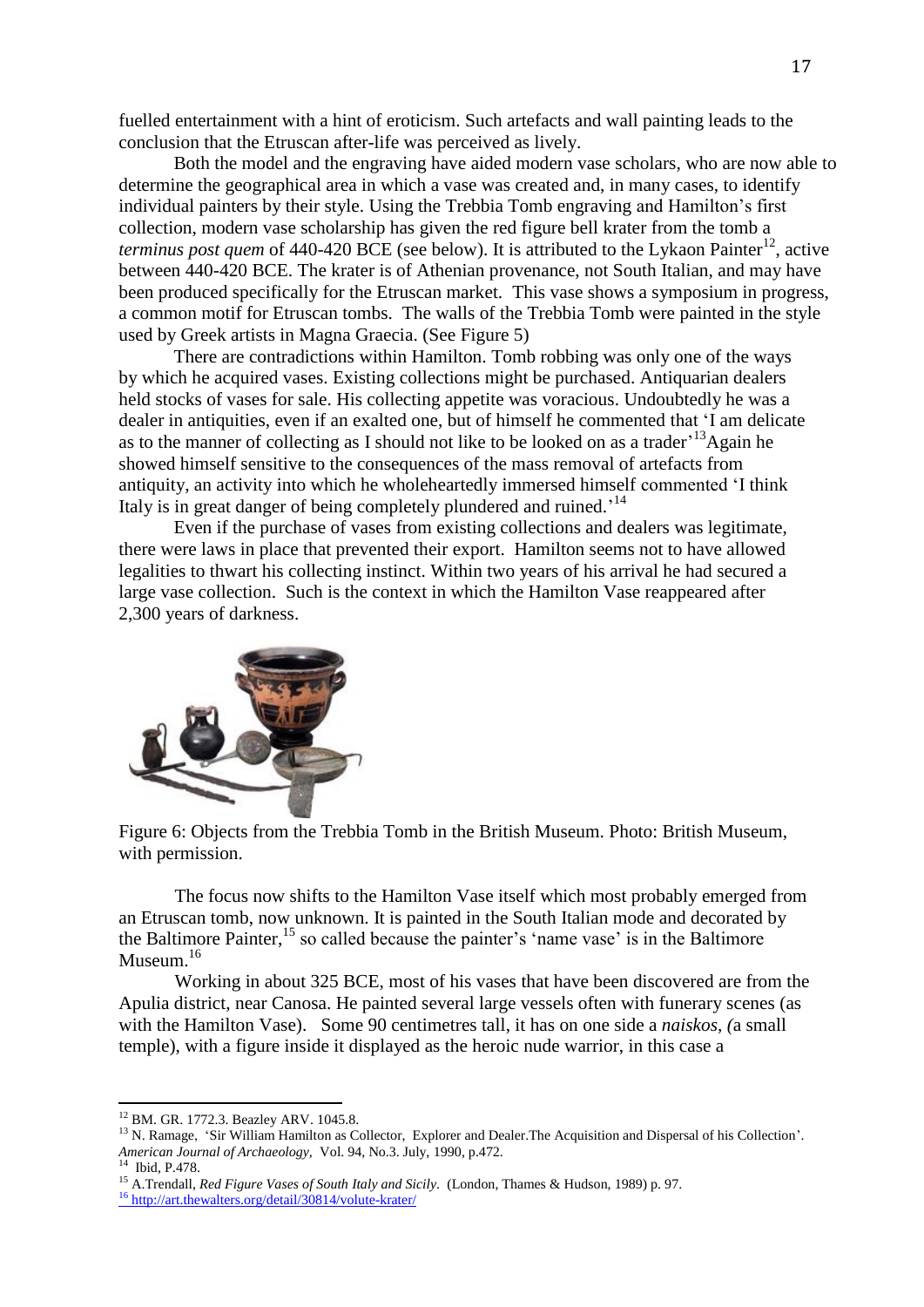cavalryman. It is a Classical Greek trope. His armour rests behind his muscular form (Figure 7).



Figures 7 & 8: The Hamilton Vase. Figure 7 shows the front of the vase, Figure 8 the reverse. Photo: Author.

That the figure is white as distinct from the red of all others depicted may mark out the dead from the living. Architecturally, the *naiskos* is a Classical Greek structure with its Doric columns, pediment and acroteria. The horse behind the warrior is a declaration of status. The grave stele on the reverse (Figure 8) is an icon replicated frequently in both sculpture and art from the Greek mainland.<sup>17</sup>



 $\overline{a}$ 

Figure 9: Images within the volutes of the Hamilton Vase, perhaps giving it apotropaic power.

Some of the iconography is open to debate. What of the woman's head on the neck of the vase? (See Figure 1*)* South Italian Greek pottery has the 'lady of fashion' icon repeated *ad nauseam*. (See Figure 10). Perhaps it is nothing more than a stylistic notion. It is a common feature on many vases of this kind.

<sup>&</sup>lt;sup>17</sup> An image of a grave stele from an Athenian white ground lekythos. [http://www.metmuseum.org/toah/works-of](http://www.metmuseum.org/toah/works-of-art/1989.281.72)[art/1989.281.72.](http://www.metmuseum.org/toah/works-of-art/1989.281.72)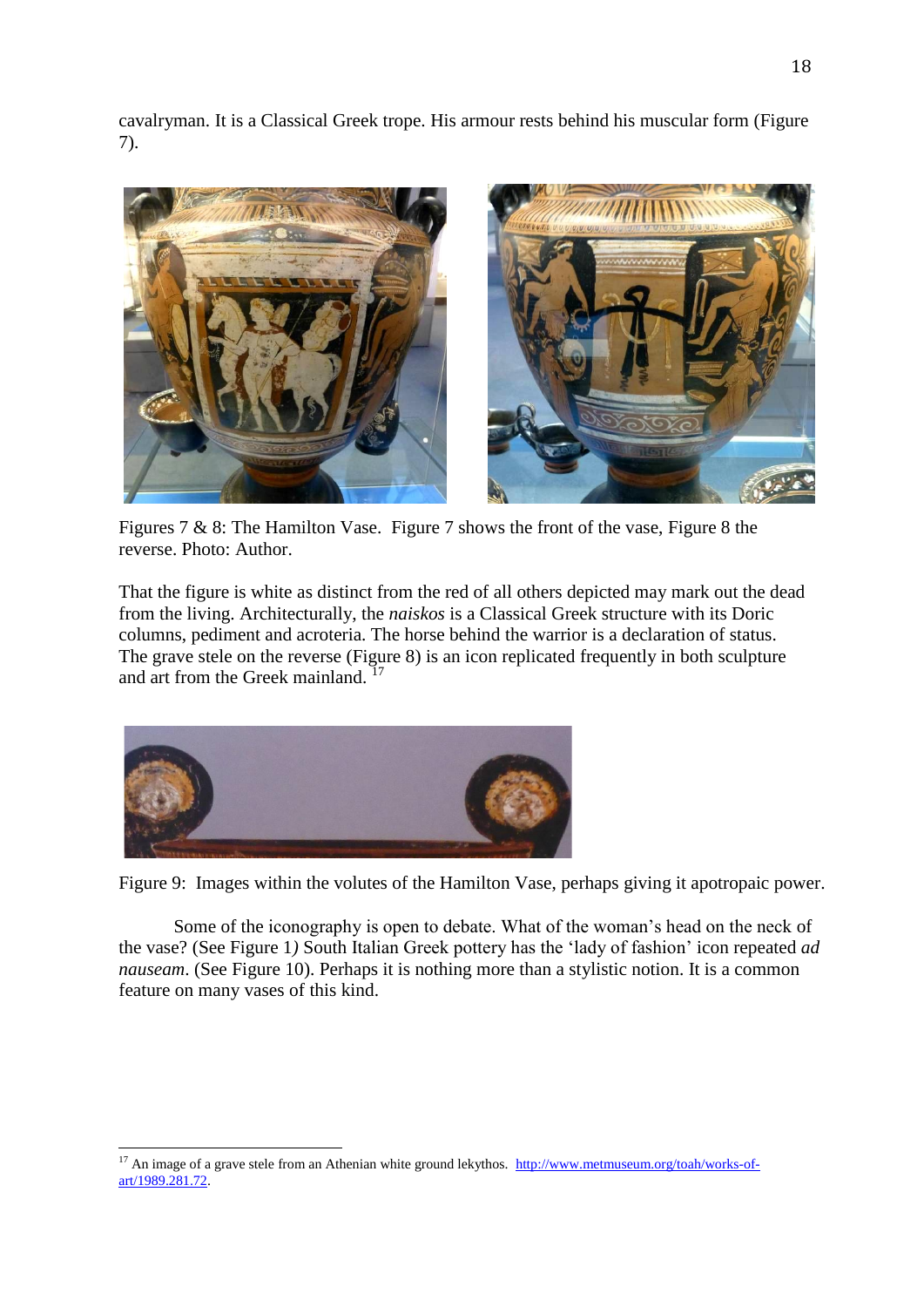

Figure 10: The stereotypical 'lady of fashion' found on large numbers of South Italian vases. Photo: Pyxis from author's collection.

In AEGR, the Hamilton Vase is lavishly displayed in a two-dimensional patterned format.<sup>18</sup> There is also a black and white line drawing offering the viewer some concept of the original vase, together with exact measurements. The main illustrations of the vase transformed it into flat, two-dimensional patterns (Figures 11 and12). It remains a thing of beauty but has become a different object. Now it is a pattern to be adapted wherever its design might be of use. The female face above the *naiskos* is given a huge four-sided spread (Figure 12). The printing technique gives the appearance of a heavy gouache overlay. It renders the face softer, while the hair colouring is changed from the original. Likewise, the foliage surrounding the head has been much simplified. Such 'improvements' were within the norm of eighteenth century practice.



Figure 11: The Hamilton Vase extruded as a two dimensional object in Volume 1 of AEGR. Photo: Author.



Figure 12: The extruded, but altered, face on the neck of the Hamilton Vase in AEGR Volume 1. Photo: Author.

<sup>18</sup> AEGR Vol 1. Plates 52-56.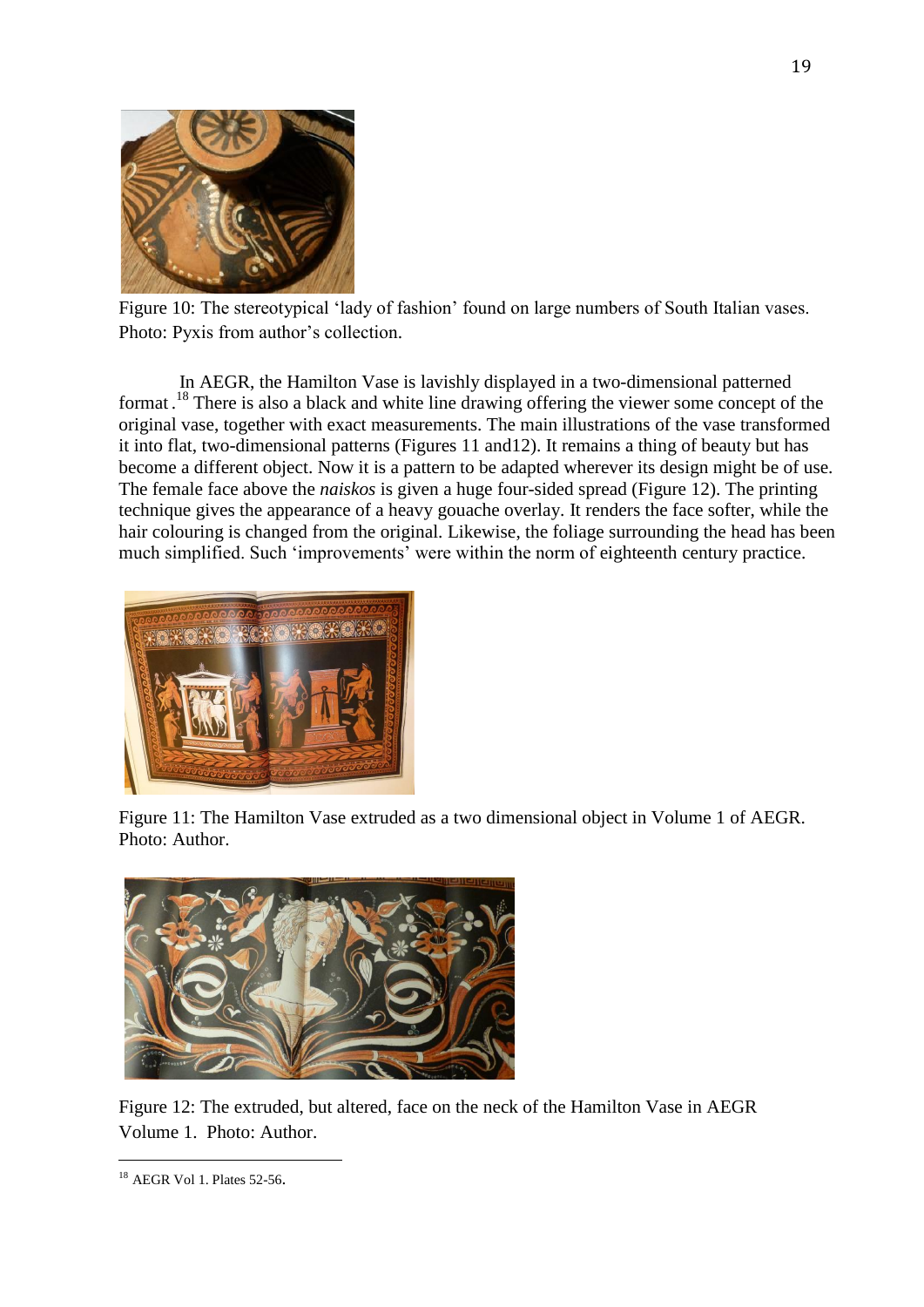

Dentils: Athenian architecture an pottery. Ionic architecture) Waves: Athenian Pottery

Patterns: Corinthian, from an orientalising tradition

Figure 13: Elements derived from Greek originals in the Hamilton Vase.

In common with most South Italian vases, the Hamilton Vase shows a heavy dependence on the Athenian and Corinthian tradition of vase production.(Figure 13). The rim of the vessel illustrates this. The top frieze is of dentils, a design used in both pottery and sculpture. Below it, a row of waves is native to Athenian vase design. The third frieze is one of circular, almost floral designs, developed from the Corinthian tradition. The Hamilton Vase is covered with decoration, detracting from an overall elegance in some eyes, whereas the Athenian originals were far more sparing in detail allowing a greater focus on a central image.

Wedgwood cannot be ignored in this context. Long in communication with Hamilton whom he described as 'legislator of taste', he was thrilled with the imagery and design within AEGR, so appropriate to the age of classical revival. Many of his vase designs show dependence on it. Wedgwood knew the Hamilton vase, both in AEGR and as displayed in the British Museum.

Hamilton's sale of his first vase collection to the British Museum in 1772, purchased for £8,400, through a Parliamentary grant, was the start of the Museum's antiquities collection. Hamilton became a trustee of the Museum and was able to have the vase collection in well lit spaces and viewed at eye level. This was to be the final destination for both the Hamilton Vase<sup>19</sup> and the cork model of the Trebbia Tomb.<sup>20</sup>

The Trebbia tomb was built and furnished to please and appease the departed. Later, those revealing the tomb site to Hamilton were driven by financial motives. Hamilton then removed the grave goods, now considered aesthetically important. In the eighteenth century, apart from their wall paintings, the tombs themselves were seen as of little consequence. To contemporary Etruscan scholars, they are of the greatest value as primary evidence. $21$ 

Public perception of the Hamilton Vase has varied enormously over time. The Baltimore Painter of 325 BCE created it as yet another object for the Etruscan market. The motive was profit. Its purchasers gave it a sacred significance within a grave. Some 2100 years later it re-emerged through persons unknown, with financial gain as the likely motive. Once in Hamilton's hands, its new role was as an object of aesthetic worth. Hamilton perceived the vase, *inter alia,* as exemplar material for design, where it became a two dimensional pattern in Volume 1 of AEGR.

After Hamilton's collection was sold to the British Museum, the Hamilton Vase, the engraving in AEGR and the cork model of the Trebbia Tomb together with its actual contents, became objects belonging to the nation. The Museum has remained true to its

<sup>&</sup>lt;sup>19</sup> It is currently exhibited in BM, Room 73, 'The Greeks in Italy'.

 $^{20}$  It can be viewed in the Enlightenment Gallery of the BM.

<sup>21</sup> [http://whc.unesco.org/uploads/thumbs/site\\_1158\\_0001-464-0-20100120100928.jpg](http://whc.unesco.org/uploads/thumbs/site_1158_0001-464-0-20100120100928.jpg) [http://www.mariamilani.com/ancient\\_civilisation\\_civilization/Etruscan\\_tomb\\_reliefs\\_lrg.jpg](http://www.mariamilani.com/ancient_civilisation_civilization/Etruscan_tomb_reliefs_lrg.jpg)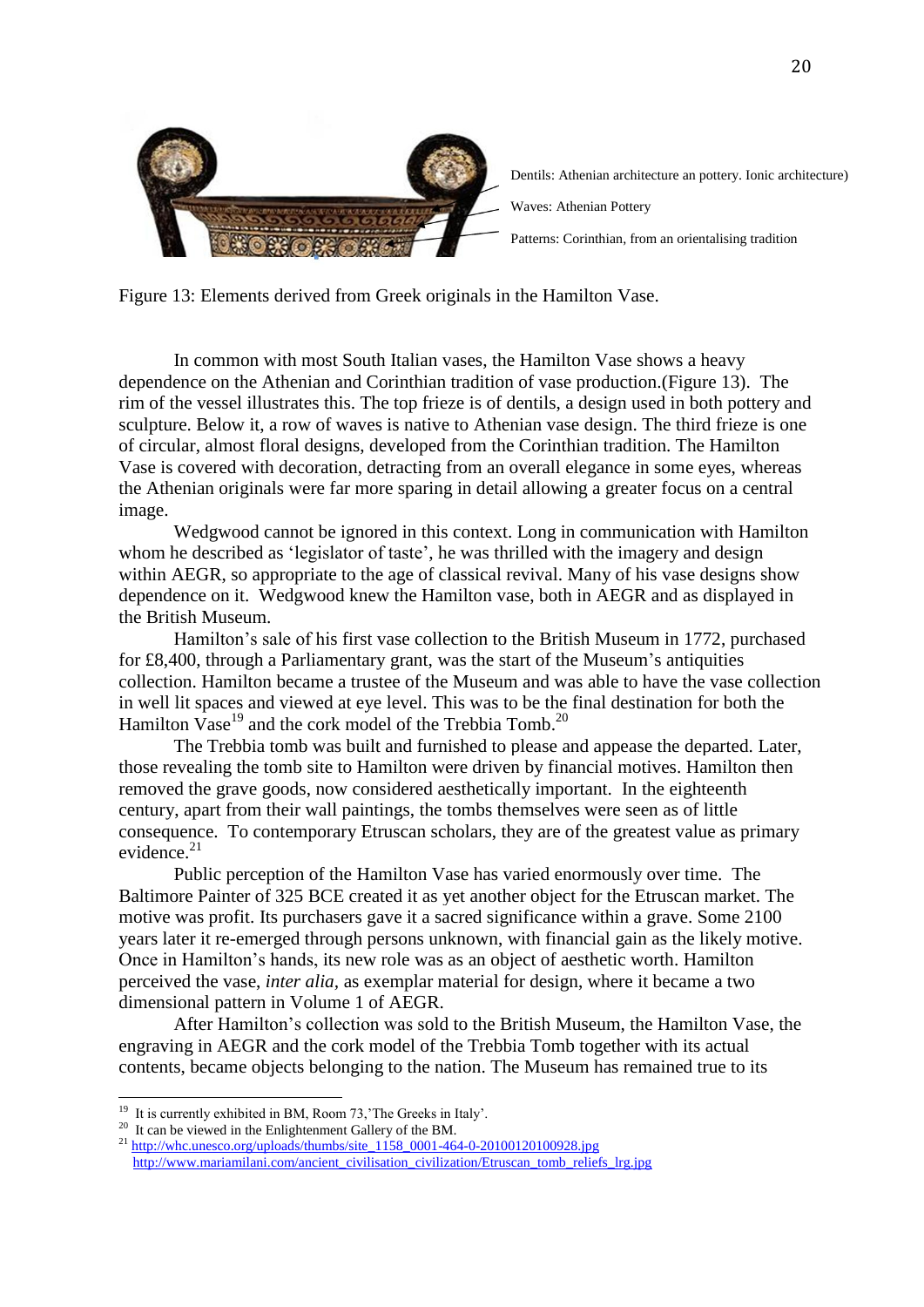founding objective in 1759, of making cultural material open to 'All persons desirous of seeing and viewing the collections and for the improvement, knowledge and information of all persons.<sup>22</sup> The artefacts considered continue to be available, free of charge, to all who wish to view and consider their meaning.

This paper has identified the two artefacts as having been given six separate perceptions by different generations over a 2400 period. They illuminate Gombrich's contention that artefacts change value according to the mores of those considering them, raising the question of whether human values can ever be absolute.

### **Bibliography**

### **Primary Source**

d'Hancarville. P.H. *Antiquités Etrusques, Grecques Et Romains, Tirees Du Cabinet De M. Hamilton .* (4 volumes, Naples 1766-67 ).

#### **Secondary Sources**

- Brylowe, T. *Two Kinds of Collections: Sir William Hamilton's Vases, Real and Represented.* Eighteenth Century Life, Vol. 32. No. 1, 23-56.
- d'Hancarville. P.H. *The Collection of Antiquities from the Collections of Sir William Hamilton.* Taschen Books Edition, Koln 2004.
- Gardner, V.C. and Seydl, J.L. A*ntiquity Recovered: the Legacy of Pompeii and Herculaneum.* Los Angeles*,* Getty Museum, 2007.
- Etienne. R. *Pompeii, The Day a City Died. London,* Thames and Hudson, 1986.
- Fothergill B. *Sir William Hamilton, Envoy Extraordinary.* London, Faber and Faber, 1969.
- Jenkins, I and Sloan, K. *Vases and Vulcanoes.* London, British Museum Press. 1996.
- Jones, G. 1936*. Apulia.* (Reprinted) London: The Society of Antiquaries, 1987.
- Lyons, C. *Nola and the historiography of Greek Vases.* Journal of the History of Collections, Vol. 19 2007. 239-247.
- Nørskov, V. *Greek Vases in New Contexts.* Aarhus, Aarhus University Press. 2002.
- Masci. M. *The Birth of ancient Vase Collecting in Naples in the early Eighteenth Century.* Journal of the History of Collections, Vol. 19. 2007. 215-244.
- Osborne. R. *Archaic and Classical Greek Art.* Oxford, OUP, 1998.

<sup>&</sup>lt;sup>22</sup> K. Sloan (Ed). *Enlightenment, Discovering the World in the Eighteenth Century*. London, British Museum Press. P.14.